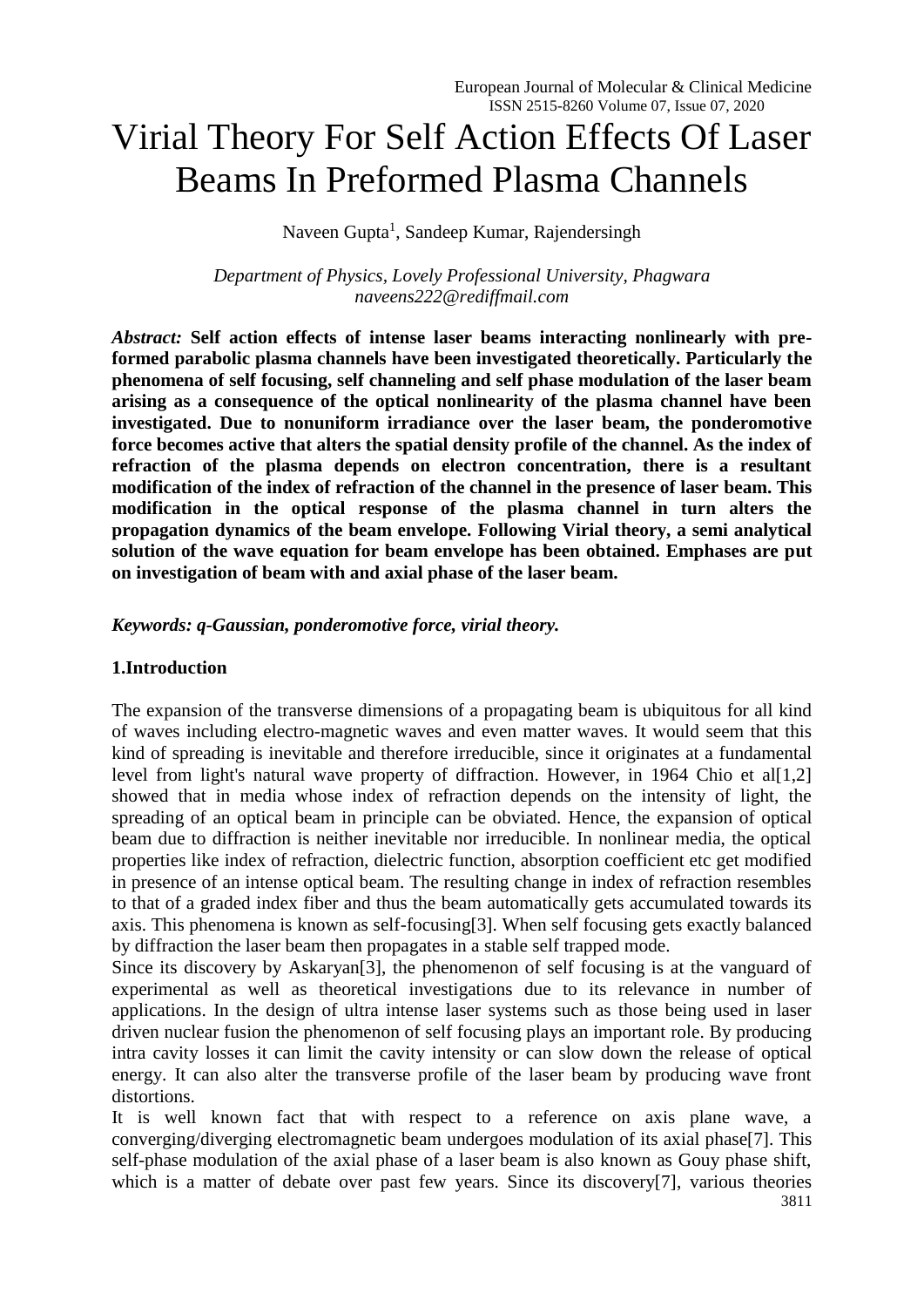(ranging from classical[4] to quantum [6, 11] have been used to explain its origin. Classically self phase modulation of the laser beam arises due to the contribution of an additional phase per unit length in the neighborhood of beam focal spot arising from the second order derivative of field amplitude with respect to transverse coordinates. However, in quantum mechanical terms the longitudinal phase shift is considered as a purely geometrical effect, resulting as a consequence of modification of volume of space available for the propagation of the beam. The consequent change in the transverse momentum of the photon changes the longitudinal momentum as well that in turn modifies the longitudinal phase of the laser beam. Precise knowledge of the behavior of the overall phase of an optical beam is important to control and understand laser driven processes. In laser cavities it plays a significant role in determining the resonant frequencies of the transverse modes[26]. By increasing the frequency degeneracy of the resonant modes of the cavity, axial phase shift can influence the beam quality achieved in the laser resonator.

Plasmas can respond nonlinearly to the intense laser beams mainly through three mechanisms. These mechanisms are: (1). nonlinearity due to Ponderomotive force[16, 23] (2).nonlinear Ohmic heating[8, 18]. Relativistic mass nonlinearity[1,22]. First two mechanisms give nonlinear response of the plasma via modification of electron density due to ponderomotive force and Ohmic heating of plasma electrons, respectively. In relativistic mechanism modification in optical properties of plasma occurs without any modification in electron density. This nonlinearity immediately comes into picture when the power of incident laser is greater than the threshold for self-focusing and thus it does not show any transient behavior. In this mechanism optical properties of plasma become a function of intensity of the electromagnetic beam due to change in electron mass whenit starts oscillating at a velocity comparable to that of light.

Laser beams differing in intensity profile behave differently in nonlinear media. From literature review[2, 5, 9, 10, 12-17, 24] it has been seen that most of the earlier investigations on self action effects of laser beams have been carried out under the framework of paraxial theory by assuming that the irradiance over the beam wavefronts is ideal Gaussian. Paraxial theory over simplifies the analysis by Taylor expansion of the nonlinear index of refraction of the medium up to second power of the transverse coordinates. Thus, this approximation may be valid up to some extent for Gaussian beams where most of the intensity is concentrated in a narrow region around the axis. However, by experimentally analyzing the irradiance over the cross section of Vulcan laser, Patel et al[20] have reported that although the laser is operating in TEM00 mode, its irradiance is not exactly Gaussian. A significant amount of energy lies in regions away from the axis. By putting into the data reported by Patel et al, it was suggested by Nakatsutsumi et all 191 that the actual irradiance over the beam can be modeled by Tsalli's[25-27] q-Gaussian distribution. The paraxial theory approach is not appropriate for q-Gaussian laser beams, as they contain significant amount of energy in their off axial region. The aim of this paper is to give theoretical investigation on self action effects of q-Gaussian laser beams in preformed plasma channels with the help of Virial theory[12, 28-30] which is free from the limitations of paraxial theory.

## **2. Ponderomotive Nonlinearity of Plasma Channel**

Consider the interaction of an intense laser beam with a preformed plasma channel. The axis of the plasma channel is along the z axis and the laser beam axis is coinciding with the channel axis. The electron density of the plasma channel varies parabolically with radial coordinate as<sup>[18]</sup>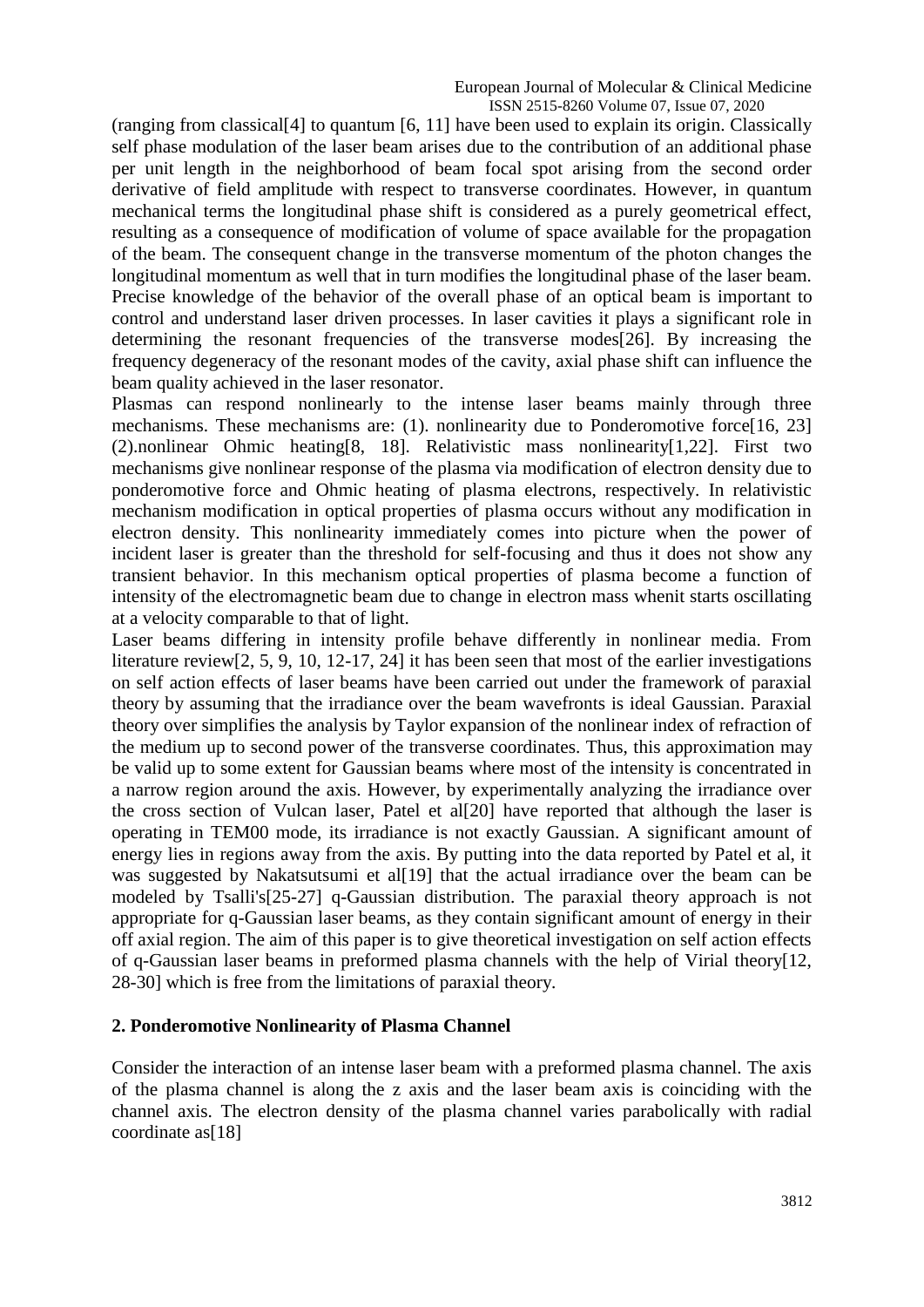European Journal of Molecular & Clinical Medicine ISSN 2515-8260 Volume 07, Issue 07, 2020

$$
n(r) = n_0 + \Delta n \frac{r^2}{r_{ch}^2} \tag{1}
$$

where, n<sub>0</sub> is the axial electron density of the channel,  $\Delta n$  is the difference in the electron density at the edge of the channel and that at the axis and  $r_{ch}$  if the radius of the plasma channel. Due to the transverse intensity gradient over the laser beam, the plasma electrons experience a ponderomotive force

$$
\boldsymbol{F}_p = \frac{e^2}{4m\omega_0^2} \nabla (A A^*)
$$

Due to this ponderomotive force the plasma electrons migrate from high intensity region of the illuminated portion of the channel towards its edges. This migration of electrons thus, increases the depth of the channel. The modified electron density is given by

$$
n_e = n(r)e^{-\beta A A^*}
$$
 (2)

where,  $\beta = \frac{e^2}{\sqrt{2 \pi} \epsilon^2}$  $\frac{e}{(8 K_0 T_0 m \omega_0^2)}$  is the constant associated with the strength of ponderomotive force. Hence, the dielectric function

$$
\epsilon = 1 - \frac{4\pi e^2}{m\omega_0^2} n_e
$$

of the plasma channel in the presence of the laser beam gets modified as

$$
\epsilon = 1 - \left(\frac{\omega_{p0}^2}{\omega_0^2} + \frac{\omega_{pch}^2}{\omega_0^2 r_{ch}^2} r^2\right) e^{-\beta A A^*}
$$
(3)

where,

$$
\omega_{p0}^2 = \frac{4\pi e^2}{m} n_0
$$

And

$$
\omega_{pch}^2 = \frac{4\pi e^2}{m} \Delta n
$$

Splitting the dielectric function of the plasma channel into linear and nonlinear parts as  $\epsilon = \epsilon_0 + \Phi(AA^*)$ 

we can write

$$
\epsilon_0 = 1 - \frac{\omega_{p0}^2}{\omega_0^2} e^{-\beta A A^*|_{r=0}} \tag{4}
$$

and

$$
\Phi(AA^*) = \frac{\omega_{p0}^2}{\omega_0^2} e^{-\beta A A^*|_{r=0}} - \left(\frac{\omega_{p0}^2}{\omega_0^2} + \frac{\omega_{pch}^2}{\omega_0^2 r_{ch}^2} r^2\right) e^{-\beta A A^*}
$$
(5)

Eq.(5) gives the optical nonlinearity of plasma channel due to the Ponderomotive force. Thus, it is also known as Ponderomotive dielectric function of the plasma channel.

#### **3. Evolution of Beam Width**

The model equation governing the evolution of an optical beam through a nonlinear medium is

$$
i\frac{\partial A}{\partial z} = \frac{1}{2k_0} \nabla_{\perp}^2 A_0 + \frac{k_0}{2\epsilon_0} \Phi(AA^*)A
$$
 (6)

As the potential function  $\phi$  is a function of filed amplitude A, eq.(6) is nonlinear and nature and thus, it does not follow superposition principle. Hence, conventional methods of solving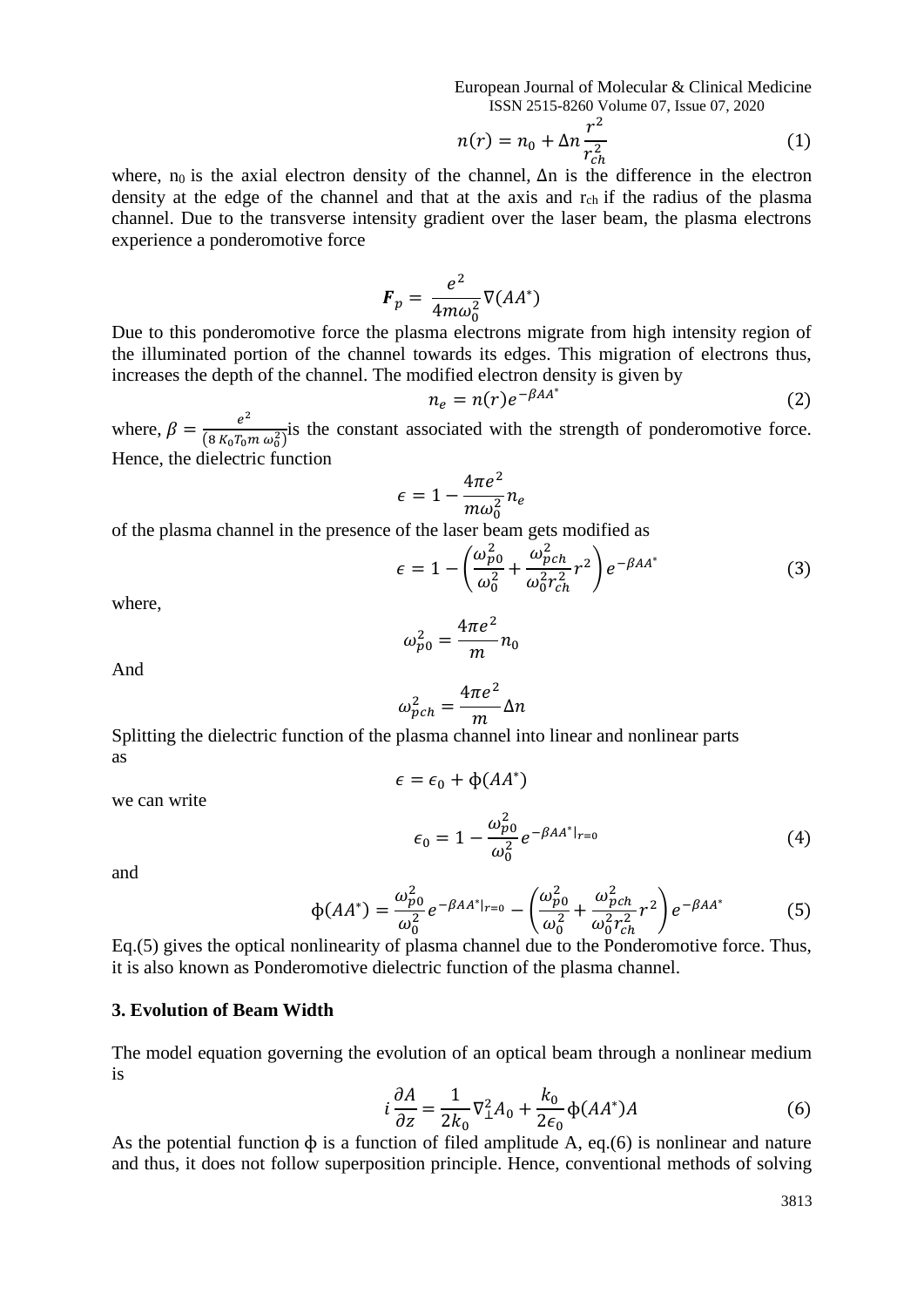partial differential equations are not applicable to eq.(6). Thus, in order to have physical insight into the propagation dynamics of the laser beam, semi analytical methods such as variational method, method of moments, source dependent expansion method etc are used for this equation.

In the present study we have used Virial theory to obtain an approximate solution of eq.(6). The basic idea of moment theory is the selection of a trial function containing the physical parameters of interest. This trial function characterizes the actual solution of the problem as close as possible. The Virial theory then recasts the original problem of solving a PDE into that of solving a set of ODEs governing the evolution of these parameters. In the present analysis we assume  $A(r, z)$  takes the form of the function given by

$$
A(r,z) = \frac{E_{00}}{f} \left( 1 + \frac{r^2}{q r_0^2 f^2} \right)^{-\frac{q}{2}} e^{i\theta} \tag{7}
$$

where, the parameter  $f(z)$  is currently undetermined and upon multiplication with initial beam width  $r_0$  it gives the waist size of the laser beam at particular location inside the plasma channel. Also, upon dividing by axial intensity, f(z) also gives the estimate of instantaneous axial intensity of the laser beam. Hence, the parameter  $f(z)$  can be referred to as dimensionless beam width parameter. The phenomenological parameter q is related to the deviation of irradiance over the beam cross section from ideal Gaussian profile. The function  $\theta(z)$  is known as longitudinal phase of the laser beam which is also known as Gouy phase. The Virial theory defines the effective beam width of an optical beam in root mean square (r.m.s) sense as

$$
\langle r^2 \rangle = \frac{1}{I_0} \int A r^2 A^* d^2 r \tag{8}
$$

where,

$$
I_0 = \int AA^*d^2r
$$

and

$$
d^2r = r dr d\theta
$$

Differentiating eq.(8) twice with respect to z and making use of eq.(6) it can be shown that the effective beam width of the beam envelope evolve according to the equation  $1\lambda$   $\ell$ 

$$
\frac{d^2f}{d\xi^2} = \frac{\left(1 - \frac{1}{q}\right)\left(1 - \frac{2}{q}\right)}{\left(1 + \frac{1}{q}\right)} \frac{1}{f^3} - \left(1 - \frac{1}{q}\right)\left(1 - \frac{2}{q}\right)J - \frac{1}{f}\left(\frac{df}{d\xi}\right)^2\tag{9}
$$

Where,

$$
J = \frac{\beta E_{00}^2}{f^3} \left( \frac{\omega_{p0}^2 r^2}{c^2} I_1 + f^2 \frac{\omega_{pch}^2 r_0^2}{c^2} \frac{r_0^2}{r_{ch}^2} I_2 \right) + \frac{\omega_{p0}^2 r_0^2}{c^2} \frac{r_0^2}{r_{ch}^2} f^2 I_3
$$
  
\n
$$
I_1 = \int_0^\infty t \left( 1 + \frac{t}{q} \right)^{-2q-1} e^{-\frac{\beta E_{00}^2}{f^2} \left( 1 + \frac{t}{q} \right)^{-q}} dt
$$
  
\n
$$
I_2 = \int_0^\infty t^2 \left( 1 + \frac{t}{q} \right)^{-2q-1} e^{-\frac{\beta E_{00}^2}{f^2} \left( 1 + \frac{t}{q} \right)^{-q}} dt
$$
  
\n
$$
I_3 = \int_0^\infty t \left( 1 + \frac{t}{q} \right)^{-q} e^{-\frac{\beta E_{00}^2}{f^2} \left( 1 + \frac{t}{q} \right)^{-q}} dt
$$
  
\n
$$
t = \frac{r^2}{r_0^2 f^2}
$$
  
\n
$$
\xi = \frac{z}{k_0 r_0^2}
$$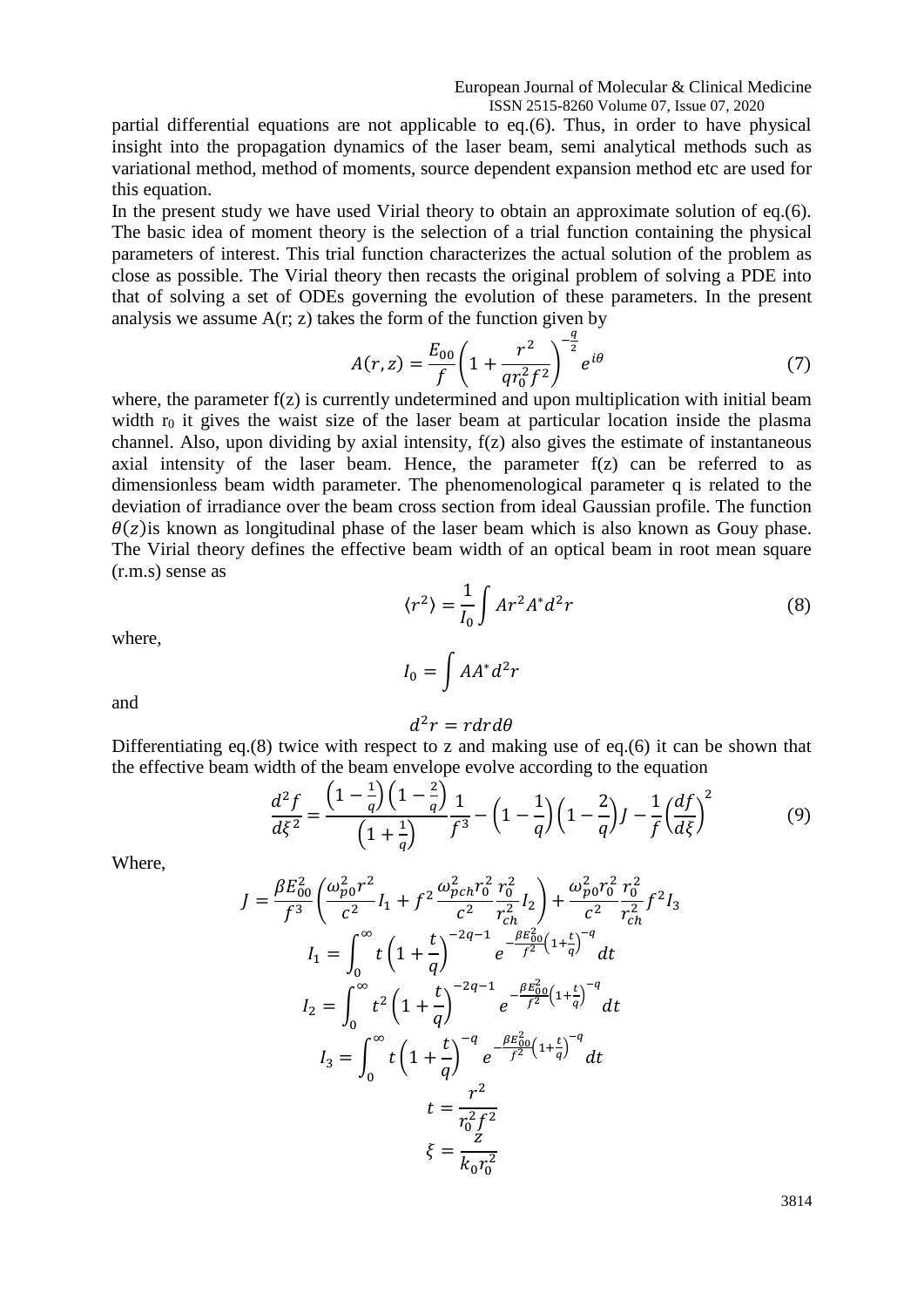Eq.(9) is similar to the equation of motion of a driven oscillator with unit mass. Hence, it follows that Virial theory has converted the problem of nonlinear wave propagation to a simple Newton's like mechanical problem. Although, eq.(9) also cannot be solved analytically, but its approximate solution can be easily obtained with the help of simple numerical techniques.

#### **4. Propagation in Self-Trapped Mode**

If while entering into the plasma channel, the laser beam possesses a plane wavefront i.e., if f = 1 and  $\frac{df}{d\xi}$  = 0 at  $\xi$  = 0, then the condition  $\frac{d^2f}{d\xi^2}$  $rac{a}{d\xi^2} = 0$  will maintain will maintain their values throughout the journey of the beam through the channel. Such mode of propagation, when there is no change in the beam width of the laser beam, is called self trapped mode or spatial optical soliton. Hence,  $\text{for} \frac{df}{d\xi} = \frac{d^2f}{d\xi^2}$  $\frac{d^2 y}{d\xi^2} = 0$ , eq.(9) gives the relation between dimensionless beam width  $r_e = \frac{\omega_{p0} r_0}{c}$  $\frac{a_0 r_0}{c}$  and the criotical beam intensity  $\beta E_{00}^2$  as

$$
r_e^2 = \frac{1}{I'_1} \left\{ \left[ \frac{1}{\left(1 + \frac{1}{q}\right)} - \frac{\omega_{p0}^2 r_0^2}{c^2} \frac{r_0^2}{r_{ch}^2} I'_3 \right] \frac{1}{\beta E_{00}^2} - \frac{\omega_{pch}^2 r_0^2}{c^2} \frac{r_0^2}{r_{ch}^2} I'_2 \right\}
$$
(10)  

$$
I'_1 = I_1 | f = 1
$$
  

$$
I'_2 = I_2 | f = 1
$$
  

$$
I'_3 = I_3 | f = 1
$$

The  $\beta E_{00}^2$  vs. re curve is known as critical curve that for a given values of q an  $\Delta n$ , divides the ( $\beta E_{00}^2$ , re) plane into three regions shown in figs.(7) and (8). Each region of( $\beta E_{00}^2$ , re) plane characterizes a different regime of propagation of the laser beam.

The laser beam for which the point ( $\beta E_{00}^2$ , re) lies on the critical curve defined by eq.(10), will  $\frac{d^2f}{dt^2}$  $\frac{d^2y}{d\xi^2}$  vanish at  $\xi = 0$ . This simply means that during the journey of the laser beamthrough the channel there will be no change in the curvature of the wavefront i.e.,  $\frac{df}{d\xi}$  willremain constant and value of this constant will be equal to initial value, that we havetaken to be zero. Hence,  $\frac{d^2f}{dt^2}$  $rac{d^2f}{d\xi^2} = \frac{df}{d\xi} = 0$  at  $\xi = 0$  indicates that  $\frac{df}{d\xi} = 0$  for  $\xi > 0$ also.Physically, this means that there will be no change in the beam width of the laser beam during its propagation. In this mode the laser beam is said to constitute a spatial soliton. Thus, the region of space lying on the critical curve corresponds to self channeling of the laser beam.

If the point ( $\beta E_{00}^2$ , re) lies above the critical curve, then the initial value of  $\frac{d^2 f}{d\xi^2}$  will be positive and hence f will increase monotonically with distance. This mode of propagation is known as self broadening of the beam.

If the point ( $\beta E_{00}^2$ , re)lies below the critical curve then initial value of  $\frac{d^2f}{d\xi^2}$  will benegative and thus f will decrease with distance. This mode is known as self focusing of the laser beam. Thus, the region below the critical curve corresponds to self focusing.

#### **5. Evolution of Axial Phase**

Using eq.(7) in (6) and equating imaginary parts we get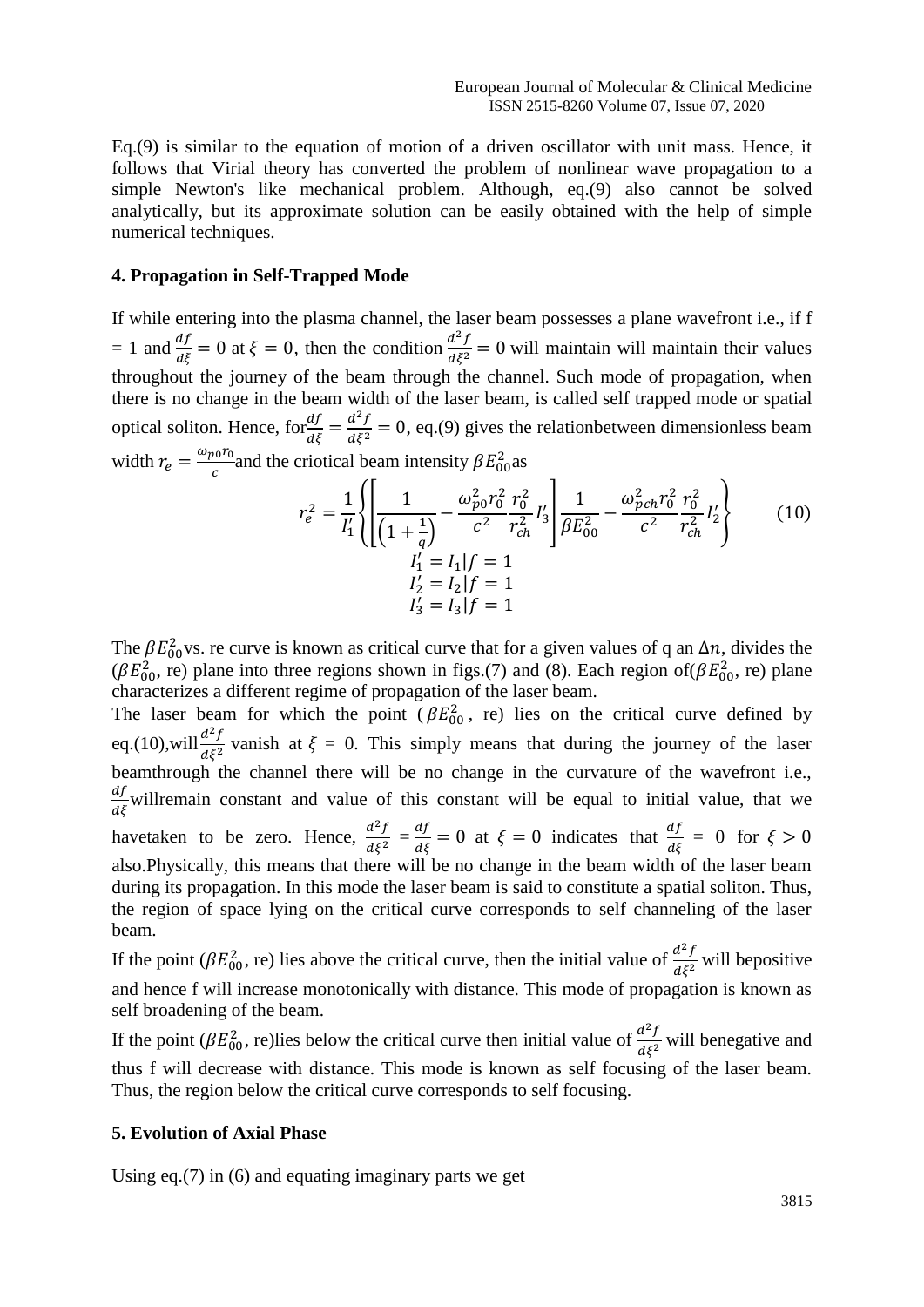European Journal of Molecular & Clinical Medicine ISSN 2515-8260 Volume 07, Issue 07, 2020

$$
-2k_0 \frac{d\theta_p}{dz} = \frac{r^2}{r_0^2 f^4} \left(1 + \frac{2}{q}\right) \left(1 + \frac{r^2}{qr_0^2 f^2}\right)^{-2} - \frac{2}{r_0^2 f^2} \left(1 + \frac{r^2}{qr_0^2 f^2}\right)^{-1} + \frac{\omega_0^2}{c^2} \Phi(AA^*)
$$
 (11)

Taking zeroth order spatial intensity moment of this equation, we get

$$
\frac{d\theta_p}{dz} = \frac{1}{f^2} \left( 1 - \frac{1}{q} \right) - \frac{1}{2f^2} \frac{\left( 1 - \frac{1}{q} \right) \left( 1 - \frac{2}{q} \right)}{\left( 1 + \frac{1}{q} \right)} - \frac{1}{2} \left( 1 - \frac{1}{q} \right) I_4 \tag{12}
$$

where,

$$
I_4 = \int_0^{\infty} \left(1 + \frac{1}{q}\right) \left\{\frac{\omega_{p0}^2 r_0^2}{c^2} e^{-\frac{\beta E_{00}^2}{f^2}} - \left[\frac{\omega_{p0}^2 r_0^2}{c^2} + \frac{\omega_{pch}^2 r_0^2}{c^2} \frac{r_0^2}{r_{ch}^2} f^2 t\right] e^{-\frac{\beta E_{00}^2}{f^2} \left(1 + \frac{t}{q}\right)^{-q}}\right\} dt
$$

Eq.(12) is the governing equation for the evolution of axial phase of the laser beam along the length of the plasma channel.

#### **6. Results and Discussion**

In solving eqs.(9) and (12) it has been assumed that while entering into the channel the laser beam is collimated and is having plane wave front. Mathematically these conditions define the boundary conditions  $f=1$ ,  $\frac{df}{d\xi} = \theta = 0$  at  $\xi = 0$ . In the present study eqs.(9) and (12) have beensolved for a typical set of parameters:  $\omega_0 = 1.78 \times 10^{14}$  rad sec<sup>-1</sup>,  $r_0 = 15 \mu m$ ,  $n_0 =$  $(1.5 \times 10^{18}, 2 \times 10^{18}, 2.5 \times 10^{18})$ cm<sup>-3</sup>,  $\Delta n = (0, 10, 15)$ cm<sup>-3</sup>,  $E_{00} = (3 \times 10^{9}, 6 \times 10^{18})$  $10^9$ ,  $9 \times 10^9$ ) $Vm^{-1}$  and  $q=(3,4,\infty)$ . The corresponding evolutions of beam with and axial phase of the beam are shown in the formof graphs in figs1-12.

The graphs in \_g.1 illustrate the effect of irradiance over the laser beam i.e., the effect ofq on evolution of its effective beam width through the channel. Breather like behavior i.e., harmonic variations in the beam width during the propagation through the plasma channel, can be clearly seen from the plots in fig.1. These harmonic variations of the beam width can be explained by examining the role and origin of various terms contained in eq.(9). The first term on the R.H.S, that varies as  $f^{-3}$ , the spatial dispersive term that models the spreading of the laser beam in transverse directions occurring as a consequence of diffraction divergence. The second term which is having complex dependence on f, arises due redistribution of carriers and is responsible for nonlinear optical response of the plasma to pump beam. As a consequence of this optical nonlinearity of the plasma the resulting nonlinear refraction of the laser beam tends to counter balance the effect of diffraction. The third term that depends on beam width as well as on rate of change of beam with accelerates or decelerates the focusing/defocusing of the laser beam depending on its sign. Thus, during its journey through the plasma channel, the restarts a competition between the two phenomena of diffraction and nonlinear refraction of the laser beam. The winning phenomenon ultimately decides the behavior of the laser beam i.e., whether the beam will converge or diverge. Thus, there exists a critical value of beam intensity (that can be obtained by equating right hand side of eq.(9) with zero) above which the beam will converge. In the present investigation the initial beam intensity has been taken greater than the critical intensity i.e., why the laser beam is converging initially. As the beam width decreases, its intensity increases. When the laser intensity becomes too high, the illuminated portion of the plasma gets almost completely evacuated from plasma electrons and thus the nonlinear refraction vanishes, leaving only the diffraction effects to dominate. Hence, after focusing to minimum, the beam width bounces back to its original value. As the beam width of the laser beam starts increasing, the competition between diffraction and nonlinear refraction starts again. Now, this competition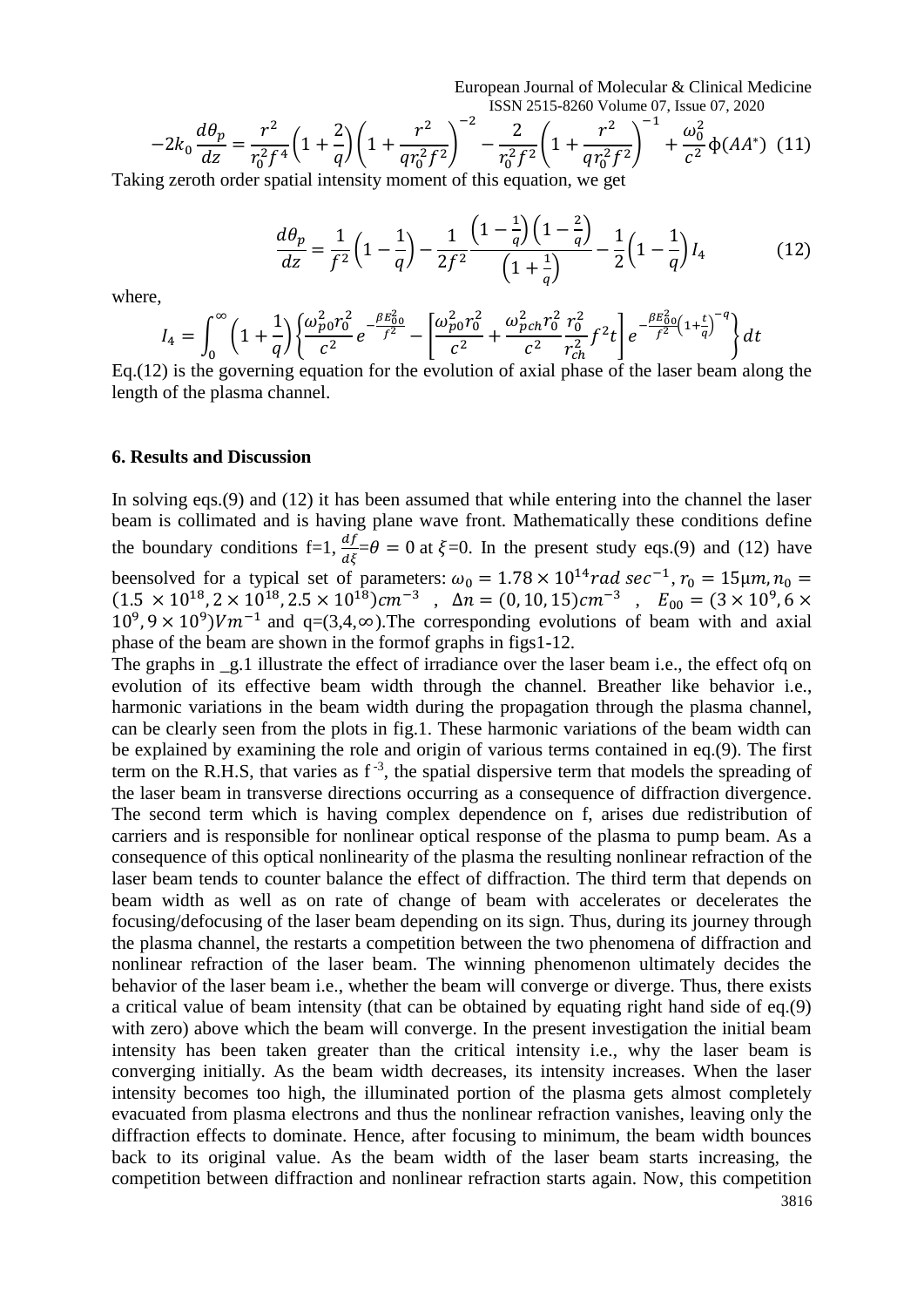lasts till maximum value of f is obtained. These processes go on repeating themselves and thus give breather like behavior to the beam envelope.

Reduction in focusing of the laser beams with their irradiance closer to Gaussian profile can also be seen from fig.1. The reason behind this effect is that for laser beams with higher value of q most of the intensity is concentrated in a narrow region around the axis of the beam. Hence, these beams get a get a very less contribution from the off axial part in order to produce nonlinearity in the medium. As the self focusing is a homeostasis of nonlinear refraction of the laser beam due to optical nonlinearity of the medium, increase in the value of q reduces the extent of self focusing.

The plots in fig.1 also indicate that instead of their reduced focusing, the laser beams with higher value of q possess faster focusing character. This is due to the faster focusing character of axial rays. Being away from the axis, off axial rays take more duration to get self focused. As there are more number of off axial rays in laser beams with lower q values, hence by increasing the value of deviation parameter q, the focusing of the laser beam becomes faster. This result of faster focusing of laser beams with lower q value is contrary to that reported by Sharma and Kourakis where it was shown that laser beams with lower value of q possess slower focusing. This difference between the two results is mainly due to the reason that in their analysis Sharma and Kourakis have expanded the dielectric function of the plasma only up to  $r<sup>4</sup>$ . However, by analyzing the q-Gaussian distribution it can be seen that change in the value of q is having hardly any effect on the irradiance in the regions closer to the axis. The change in the value of q affects the irradiance only in the regions away from the beam axis that has been eliminated in the analysis of Sharma and Kourakis. However, in our study the dielectric function of the plasma has been considered as a whole. Thus, it can be concluded that by optimizing the value of q, one can control focusing as well as the location of the focal spot of a laser beam.

The graphical curves in fig.2 depict the variations of beam wavefront curvature. The periodic changes in the sign of wave front curvature indicates that during the journey of the laser beam through the plasma channel, its wave front periodically changes form plane wave front to convex and then again from convex to plane and then from plane to concave. All these processes keep on repeating in an oscillatory fashion.

The similarity of eq.(9) with mechanical problem of an oscillator allows us to define a 2-D space spanned by coordinates, where f plays the role of displacement and  $\dot{f}$  plays that of velocity. Hence, the space  $(f, \dot{f})$  is known as phase space for the beam width. The phase space trajectories (fig.3) depict the nature of oscillations of the beam width of the laser beam. The spiral trajectories indicate the quasi periodicity of the oscillations i.e., the oscillations containing several frequencies. It can be seen that as the irradiance over the laser beam converges towards Gaussian, the number of frequencies in the oscillations of the beam width increases i.e., the phase space trajectories are becoming more spiral. This is due to the faster focusing character of the laser beams with higher q value.

The curves in fig.(4) are showing the effect of electron density on focusing of the laser beam. It can been seen that increase in plasma density enhances the focusing of the laser beam. This is due to the fact that increase in electron density makes the ponderomotive force stronger. As the focusing of the laser beam is occurring as a consequence of ponderomotive force acting on the electrons, increase in electron density enhances the self focusing of the laser beam.

The graphical curves in fig.(5) show the effect of channel depth on focusing of the laser beam. It can be seen that for a given set of laser and plasma parameters minimum focusing is occurring in the absence of radial inhomogeniety i.e., for  $\Delta n = 0$  and with increasing channel depth focusinggets enhanced and occurs earlier. This is due to the reason that the channel depth enhancesthe radial inhomogeniety of the index of refraction. As parabolic plasma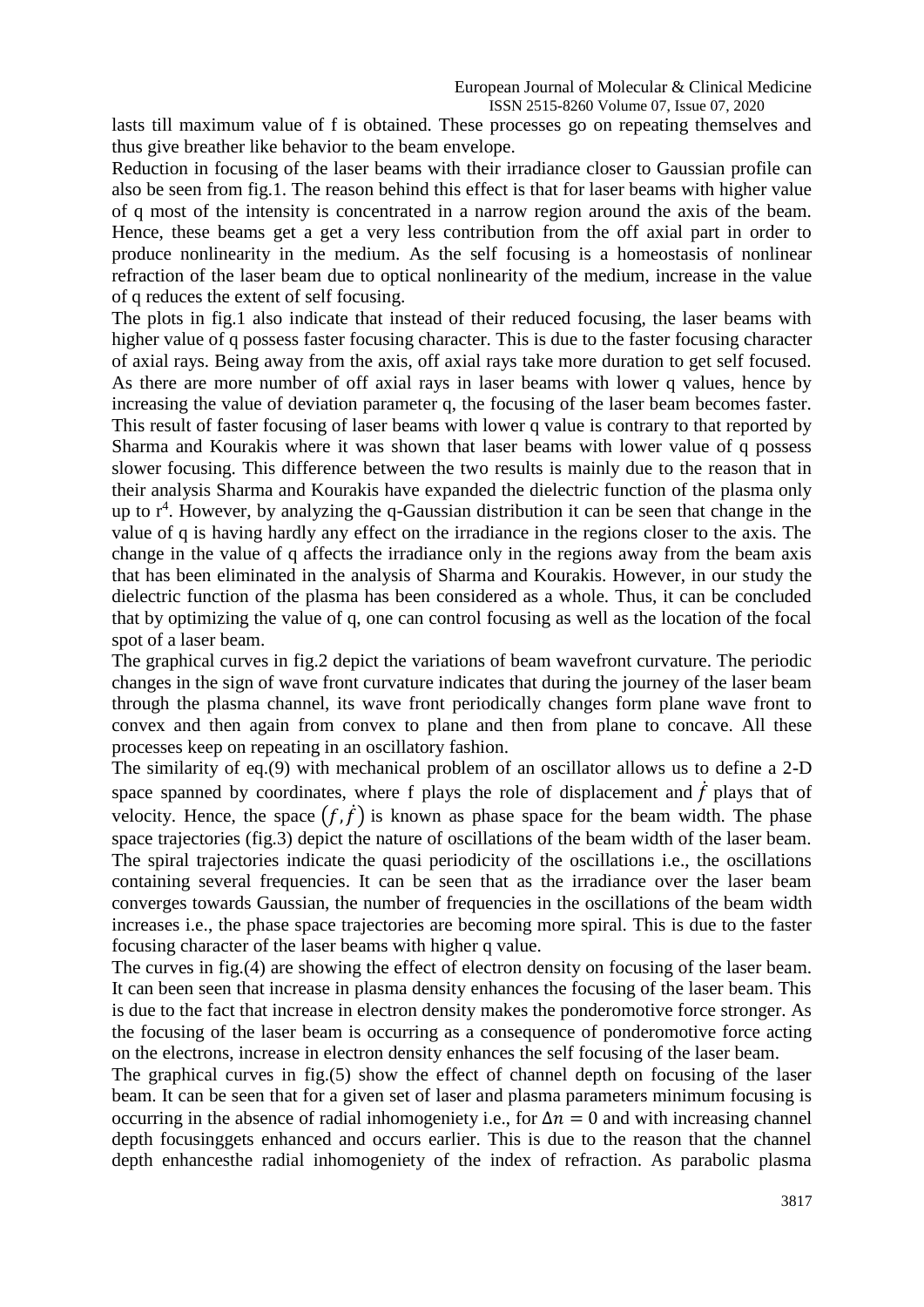channels are analogous to graded index fibers based on total internal reflection, increase in channel depth enhances the focusing of the beam.

The effect of initial intensity of the laser beam on its self focusing has been depicted in fig.6.It can be seen that laser beams with higher focusing possess higher focusing character. This is due to that fact that like the electron density, the intensity of the laser beam also makes the ponderomotive force stronger. Thus, initial laser intensity also enhances its focusing.

Figs. 7 and 8 portray the critical curves of the laser beam for different values of q and  $\Delta n$ , respectively. It can be seen that initially with slight increase in beam intensity the critical beam width decreases abruptly. This indicates that laser beams with higher intensity can be self trapped at smaller spot size. Further, it can be seen that if we keep on increasing the intensity the beam width becomes almost independent of the intensity. This is because at very high intensity, the portion of the illuminated region of the plasma channel is almost evacuated from the electron density. Hence, the laser beam propagates as if it is propagating through a region of vacuum which is being surrounded by a medium whose index of refraction is less than1. Upward shifting of the critical curves with increase in the deviation parameter q can also be seen from fig.7. This indicates that for a given radius the laser beams with higher q require higher intensity to get self trapped. This is because, laser beams with higher q get a very little off axial contribution towards nonlinear refraction.

The curves in fig.8 shows that with increase in the channel depth the critical curves shift downwards. This indicates that for given set of parameters laser beams can be easily self trapped in deeper plasma channels. This easiness of self trapping increases with increase in depth of the channel. This is because the radial inhomogeniety of the channel gets added to the nonlinear refraction and thus enhances its effect. Figs.(9)-(12) illustrate the evolution of axial phase of the laser beam with distance along the plasma channel. It can be seen that the axial phase of the laser beam decreases monotonically with distance, showing step like behavior. This is due to the periodical self focusing/defocusing of the laser beam. As the laser beam undergo self focusing, its intensity increases and hence, the laser phase fronts start experiencing larger refractive indices. This results in decreased phase velocity of the phase fronts that leads to decreased spacing between the phase fronts. This fact can be explained in another way. The axial phase shift of the laser beam occurs due to the transverse momentum gained by the photons due to reduction in the volume of space available for their propagation. As the transverse spatial confinement of the laser beam occurs due to self focusing, the photons gain additional transverse momentum  $(k_x; k_y)$  due to position momentum uncertainty  $\Delta k_x \Delta x = constant$  and  $\Delta k_y \Delta y = constant$ . As the over all momentum of the laser beam is conserved, the increase in the transverse momentum reduces the longitudinalmomentum. Thus during the propagation of laser beam its longitudinal momentum reduces asthe beam keep on focusing. This results in monotonic decrease in its axial phase.

Step like behavior of the axial phase can also be seen from figs.(9)-(12). These steps occur at the periodical positions of the minima of the beam width i.e., at the positions of focal spots of the beam. This indicates that there is slowest decrement in axial phase near its focal point. This is quite contrary to the behavior of the phase in graded index fibers where the phase decreases slowest at the positions of minimum intensity i.e., at the positions of maximum beam width. This difference in the behavior of phase in graded index fibers and that in plasmas can be explained qualitatively by the fact that plasma as a nonlinear medium behave like a linear wave guide. In linear wave guides the growth rate of the axial phase is inversely proportional to the beam width.

It has been seen from fig.(9) that with the increase in the value of deviation parameter q there is a reduction in the rate of change of axial phase of the laser beam with distance. This is due to the one to one correspondence between the extent of focusing of the laser beam and the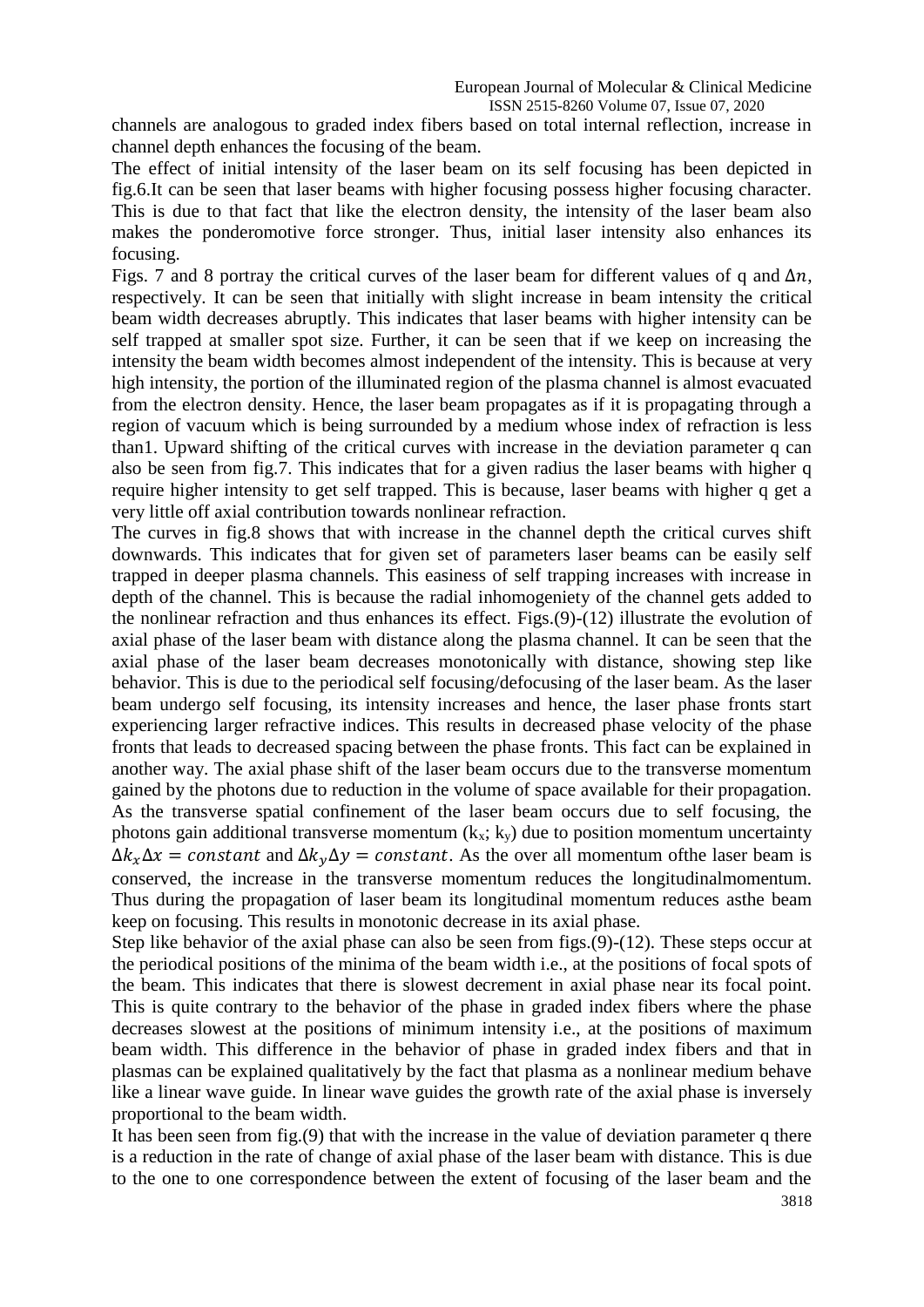rate of decrease of its axial phase. As with increasing q the focusing of the laser beam gets reduced and hence, the rate of change of axial phase also reduces with increase of deviation parameter q.

The curves in figs.(10)-(12) indicate that with increase in either of plasma density, channel depth or laser intensity, the rate of decrease of axial phase increases. This is due to enhancement of focusing of the laser beam with increase in these parameters.

### **7. References**

- [1] A. I. Akhiezer and R. V. Polovin. Theory of wave motion of an electron plasma. Sov. Phys. JETP,3:696, 1956.
- [2] R. R. Alfano and S. L. Shapiro. Observation of self-phase modulation and small-scale laments incrystals and glasses. Phys. Rev. Lett., 24:592, 1970.
- [3] G. A. Askaryan. E\_ect of the gradient of a strong electromagnetic beam on electrons and atoms.Soviet Phys. JETP, 15:1088, 1962.
- [4] R. W. Boyd. Intuitive explanation of the phase anomaly of focused light beams. J. Opt. Soc. Am.,70:877, 1980.9
- [5] M. S. Hur D. N. Gupta and H. Suk. Additional focusing of a high-intensity laser beam in a plasmawith a density ramp and a magnetic \_eld. Appl. Phys. Lett., 91:081505, 2007.
- [6] S. Feng and H. G. Winful. Physical origin of the gouy phase shift. Opt. Lett., 26:485, 2001.
- [7] L. G. Gouy. Sur une propriete nouvelle des ondes lumineuses. C. R. Acad. Sci. Paris Ser. IV,110:1251, 1890.
- [8] D. N. Gupta and H. Suk. Enhanced thermal self-focusing of a gaussian laser beam in a collisionlessplasma. Phys. Plasmas, 18:124501, 2011.
- [9] M. Habibi and F. Ghamari. Investigation of non-stationary self-focusing of intense laser pulse in coldquantum plasma using ramp density pro\_le. Phys. Plasmas, 19:113109, 2012.
- [10] M. Habibi and F. Ghamari. Stationary self-focusing of intense laser beam in cold quantum plasmausing ramp density pro\_le. Phys. Plasmas, 19:103110, 2012.
- [11] P. Hariharan and P. A. Robinson. The gouy phase shift as a geometrical quantum e\_ect. J. Mod.Opt., 43:219, 1996.
- [12] B. Lippmann J. F. Lam and Phys. Fluids 20 (1977) 1176. F. Tappert. Self-trapped laser beams inplasma. Phys. Fluids, 20:1176, 1977.
- [13] P. L. Baldeck J. T. Manassah and R. R. Alfano. Self-focusing and self-phase modulation in a parabolicgraded-index optical \_ber. Opt. Lett., 13:589, 1988.
- [14] M. Karlsson. Dynamics of self-focusing and self-phase modulation in a parabolic index optical ber.Phys. Rev. A, 46:2726, 1992.
- [15] P. L. Kelley. Self-focusing of optical beams. Phys. Rev. Lett., 15:1005, 1965.
- [16] A. Kumar. Ponderomotive self-focusing of surface plasma wave. Plasmonics, 8:1135, 2013.
- [17] D. Anderson M. Karlsson and 17 (1992) 22 M. Desaix. Dynamics of self-focusing and self-phasemodulation in a parabolic index optical \_ber. Opt. Lett., 17:22, 1992.
- [18] N. Singh N. Gupta and A. Singh. Second harmonic generation of q-gaussian laser beam in preformedcollisional plasma channel with nonlinear absorption. Phys. Plasmas, 22:113106, 2015.
- [19] Davies J.R. Kodama R. Green J.S. Lancaster K.L. Akli K.U. Beg F.N. Chen S.N. Clark D. Free-man R.R. Gregory C.D. Habara H. Heathcote R. Hey D.S. Highbarger K. Jaanimagi P. Key M.H.Krushelnick K. Ma T. MacPhee A. MacKinnon A.J. Nakamura H. Stephens R. B. Storm M. M.Tampo Theobald W. Woerkom L.V. Weber R.L. Wei M.S.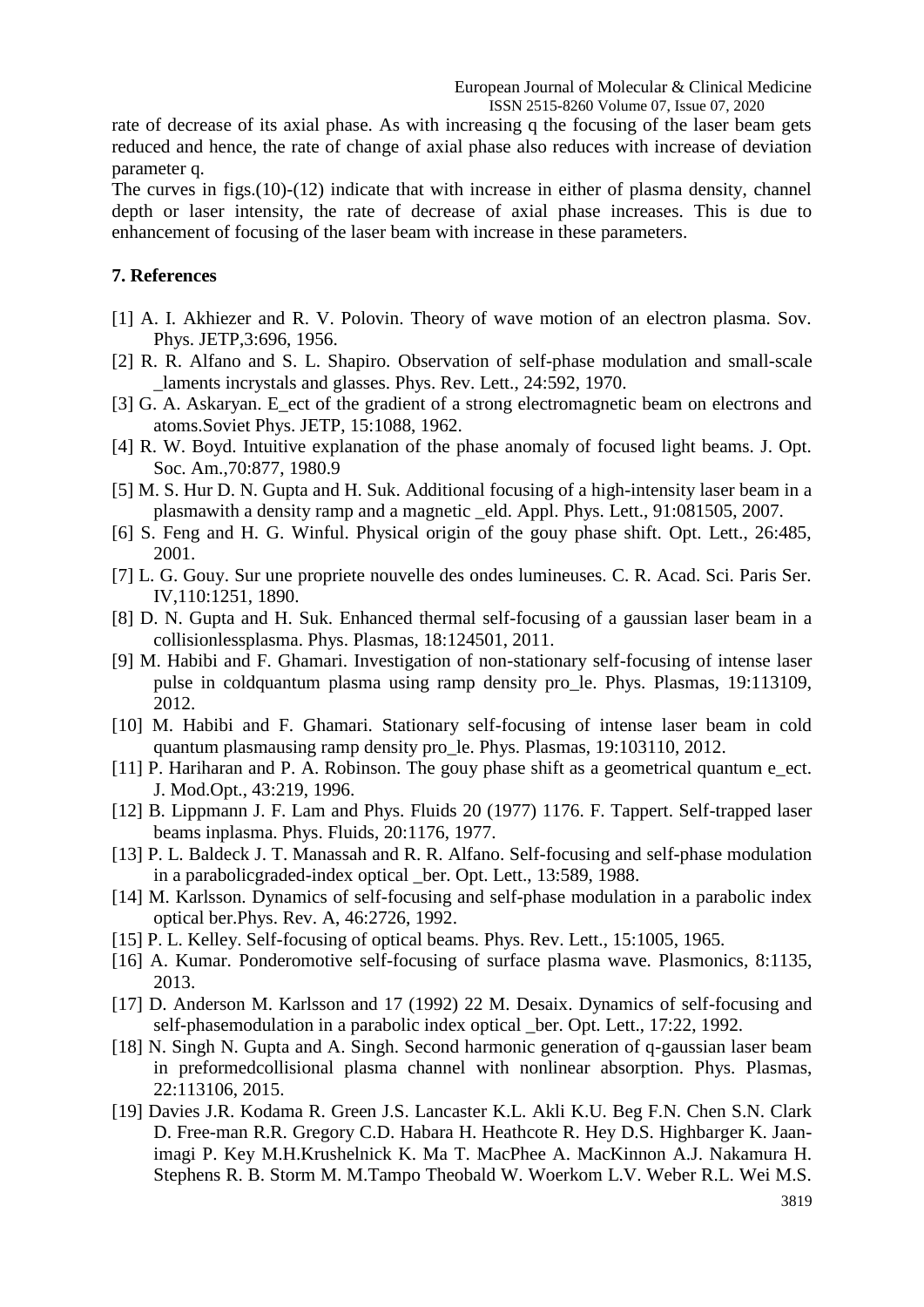Woolsey N. C. Nakatsutsumi, M. andP. A. Norreys. Space and time resolved measurements of the heating of solids to ten million kelvinby a petawatt laser. New J. Phys., 10:043046, 2008.

- [20] Key M.H. Mackinnon A.J. Berry R. Borghesi M. Chambers D.M. Chen H. Clarke Damian C. EagletonR. Freeman R. Glenzer S. Gregori G. Heathcote R. Hey D. Izumi N.-Kar S. King J. Nikroo A. Niles A.Park H.S. Pasley J. Patel N. Shepherd R. Snavely R.A. Steinman D. Stoeckl C. Storm M. TheobaldW. Town R. Maren R.V. Wilks S.C. Patel, P.K. and B. Zhang. Integrated laser-target interactionexperiments on the ral petawatt laser. Plasma Phys. Cont. Fusion, 47:B833, 2005.
- [21] Mukherjee, R., Huang, Z. F., & Nadgorny, B. (2014). Multiple percolation tunneling staircase in metal-semiconductor nanoparticle composites. Applied Physics Letters, *105*(17), 173104.
- [22] Mukherjee, R., Lawes, G., & Nadgorny, B. (2014). Enhancement of high dielectric permittivity in CaCu3Ti4O12/RuO2 composites in the vicinity of the percolation threshold. Applied Physics Letters, *105*(7), 072901.
- [23] E. Garmire R. Y. Chiao and C. H. Townes. Self-trapping of optical beams. Phys. Rev. Lett., 13:479,1965.
- [24] Mukherjee, R. (2020). Electrical, thermal and elastic properties of methylammonium lead bromide single crystal. Bulletin of Materials Science, *43*(1), 1-5.
- [25] A. Singh and N. Gupta. Beat wave excitation of electron plasma wave by relativistic cross focusingof cosh-gaussian laser beams in plasma. Phys. Plasmas, 22:062115, 2015.
- [26] A. Singh and N. Gupta. Second harmonic generation of self focused coshgaussian laser beam incollisionless plasma. Cont. to Plasma Phys., 55:501, 2015.
- [27] Bhyan, B., Jangra, S., Kaur, M., & Singh, H. (2011). Orally fast dissolving films: innovations in formulation and technology. *Int J Pharm Sci Rev Res*, *9*(2), 9-15.
- [28] H. A. Haus J. R. Lifsitz T. K. Gustafson, J. P. Taran and P. L. Kelley. Self-modulation, self-steepening, and spectral development of light in small-scale trapped \_laments. Phys. Rev., 177:306,1969.
- [29] C. J. Tsallis. Possible generalization of boltzmann-gibbs statistics. Stat. Phys., 52:479, 1988.
- [30] J. Yang and H. G. Winful. Generalized eikonal treatment of the gouy phase shift. Opt. Lett., 31:104,2006.



Figure 1. Effect of deviation parameter 'q' on self-focusing of laser beam.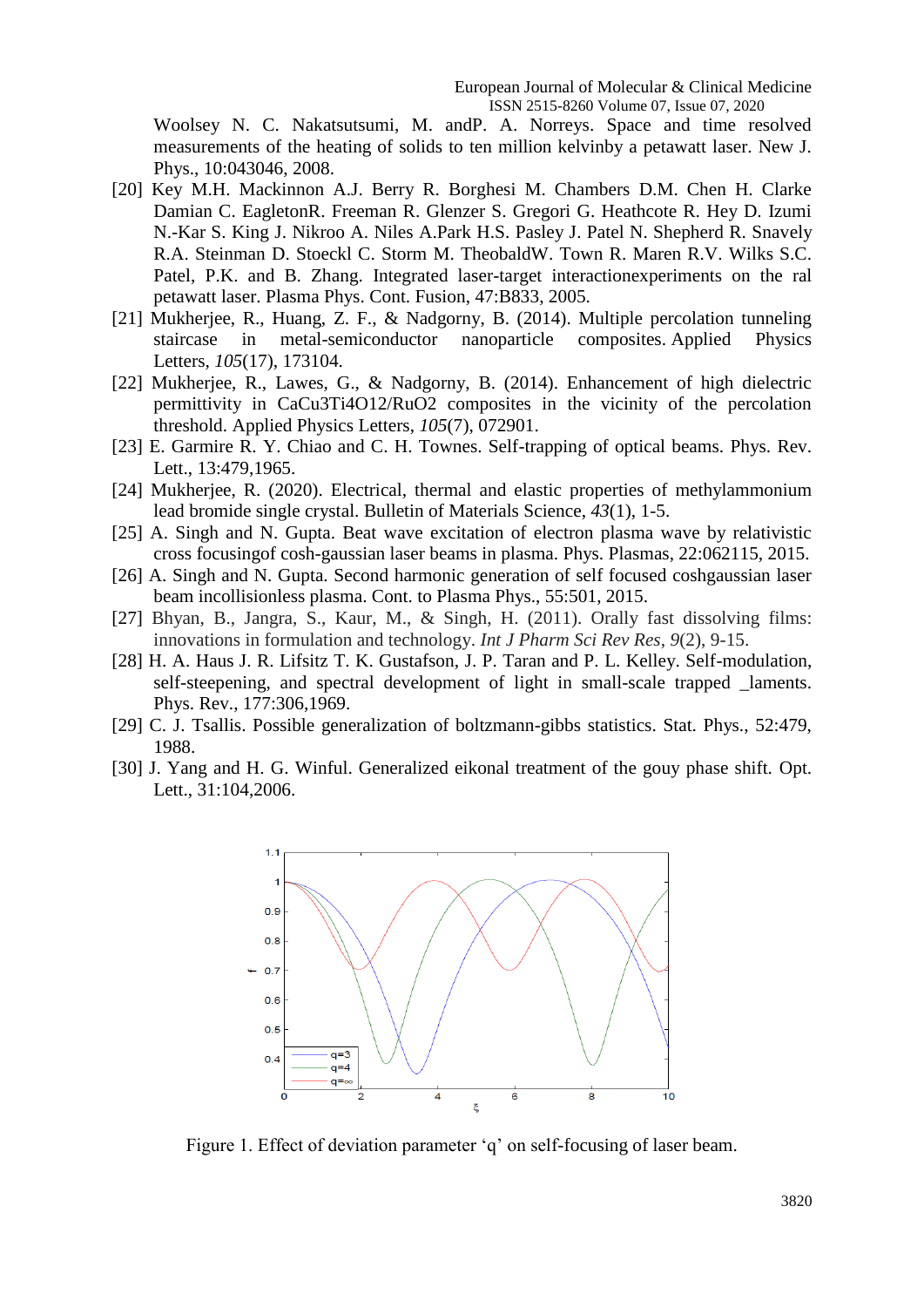European Journal of Molecular & Clinical Medicine ISSN 2515-8260 Volume 07, Issue 07, 2020



Figure 2. Effect of 'q' on laser beam wavefront curvature during its propagation.



Figure 3. Phase space trajectories for beam width of laser beam.



Figure 4.Effect of plasma density on self-focusing of laser beam.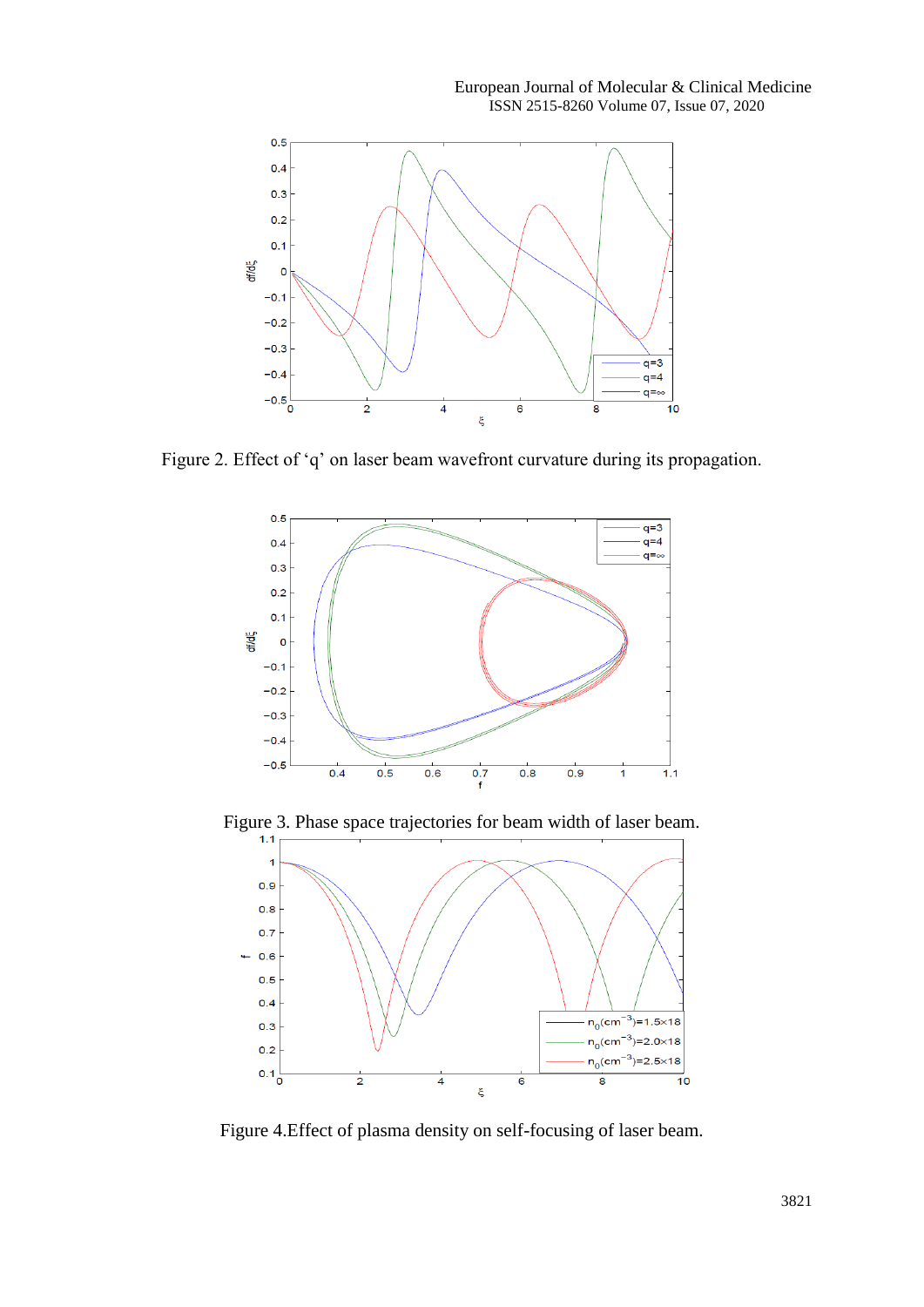European Journal of Molecular & Clinical Medicine ISSN 2515-8260 Volume 07, Issue 07, 2020  $1.1$  $\overline{1}$  $0.9$  $0.8$  $0.7$  $0.6$ ÷  $0.5$  $0.4$  $0.3$  $\Delta n = 0$  $0.2$  $\Delta$ n=10  $0.1\frac{1}{0}$  $\Delta$ n=15  $\overline{2}$  $\overline{4}$  $\overline{6}$  $\overline{\mathbf{8}}$  $\overline{10}$ ξ

Figure 5. Effect of channel depth on self-focusing of laser beam.



Figure 6. Effect of laser field amplitude on its self-focusing



Figure 7. Effect of deviation parameter q on self trapping of the laser beam.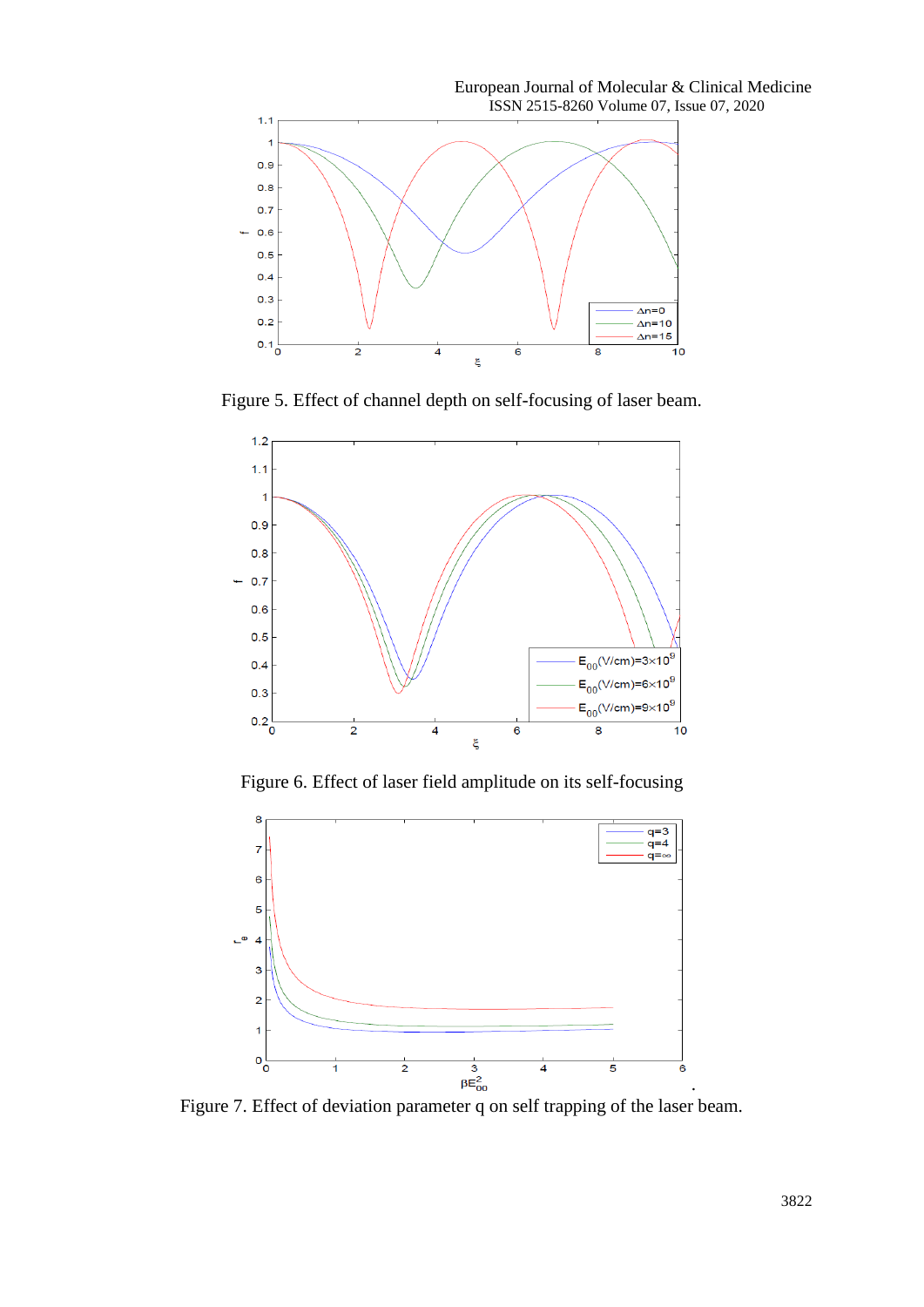



Figure 9. Effect of deviation parameter q on axial phase shift of laser beam.



Figure 10. Effect of plasma density on axial phase shift of laser beam.